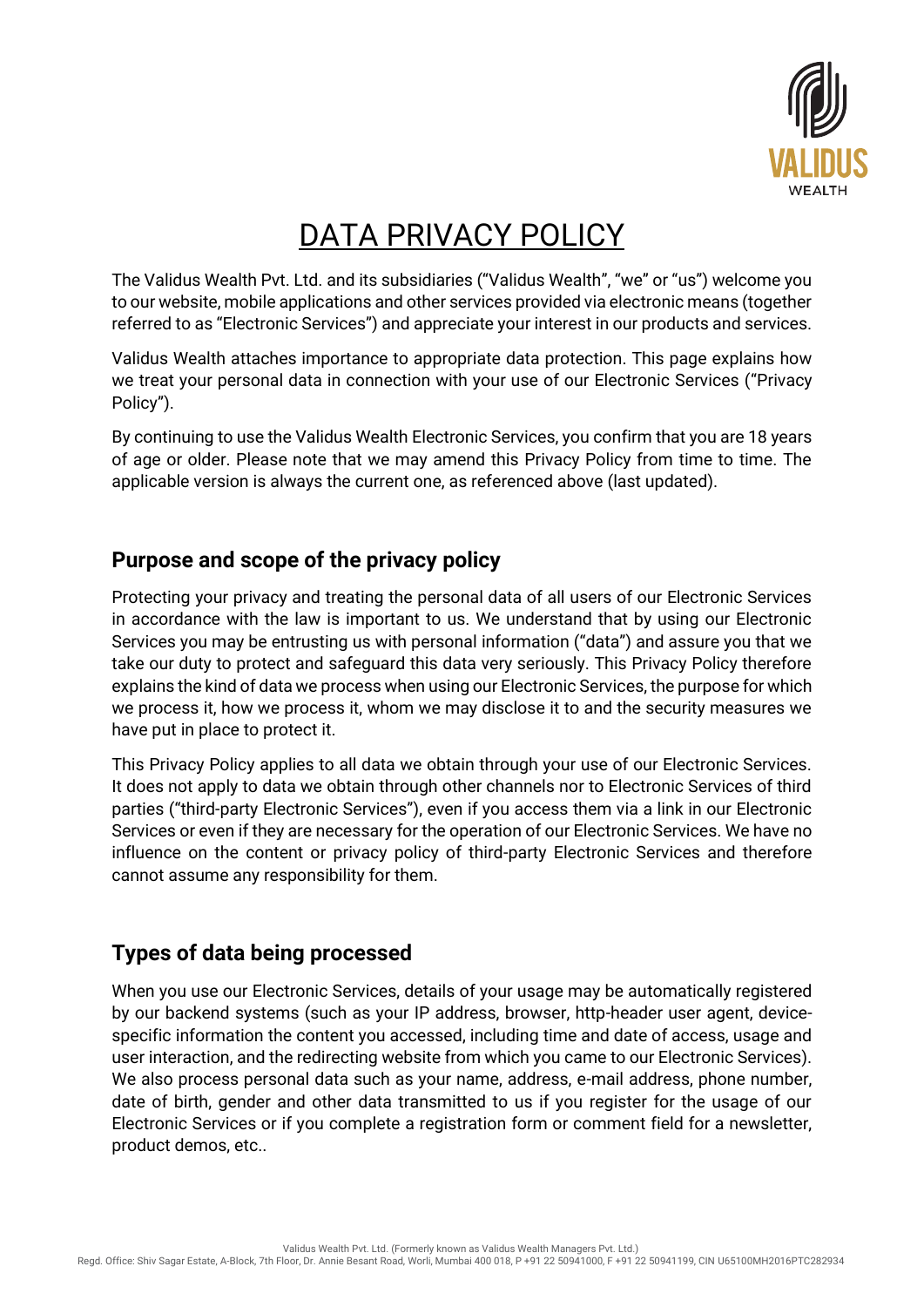## **Legal grounds and purpose of data processing**

We process the data based on the following legal grounds:

- For the performance of a contract to which you are a party or in order to take steps at your request prior to entering into a contract;
- For compliance with a legal obligation to which we are subject;
- For the purposes of our legitimate interests.

We process the data for the following purposes:

- To comply with bank's own internal quidelines;
- To check the identity and suitability of clients for certain products and services;
- To establish a basis for future information on the products and services offered by Validus Wealth and to improve their quality;
- To facilitate technical administration, research and further development in connection with the Validus Wealth Electronic Services;
- To ensure the security and operation of our IT environment;
- To use it for marketing and advertising measures (e.g. newsletters via e-mail, online advertising);
- To analyse and monitor the usage, user behaviour and navigation while using the Electronic Services;
- To facilitate client administration.

We process all your personal data in accordance with the applicable laws on data protection and for as long as required.

#### **Disclosure of electronic services usage data**

Validus Wealth only discloses Electronic Services usage data to third parties as permitted by law, if we are legally obliged to do so or if such disclosure becomes necessary to enforce our rights, in particular to enforce claims arising from a contractual relationship. Within this scope as well as for the purpose of optimising our products and services, we may transmit data within the Validus Wealth Group between Group companies in Switzerland or abroad. Furthermore, we may disclose data to external service providers if this is necessary for the provision of products and services. Such service providers may not use the data for any other purpose than to process the order in question. All of the above persons and entities that may receive data must observe the applicable national and international data protection laws as well as the data protection standards of Validus Wealth.

Where so prescribed by applicable legislation, Validus Wealth may on request or under an ongoing duty to provide information disclose data to supervisory authorities, judicial authorities or other persons of authority.

#### **Security measures of Validus Wealth**

Validus Wealth will make every effort to take appropriate technical and organisational security measures to ensure that your personal data processed within the IT environment controlled by Validus Wealth is protected against unauthorised access, misuse, loss and/or destruction, taking account of the applicable legal and regulatory requirements.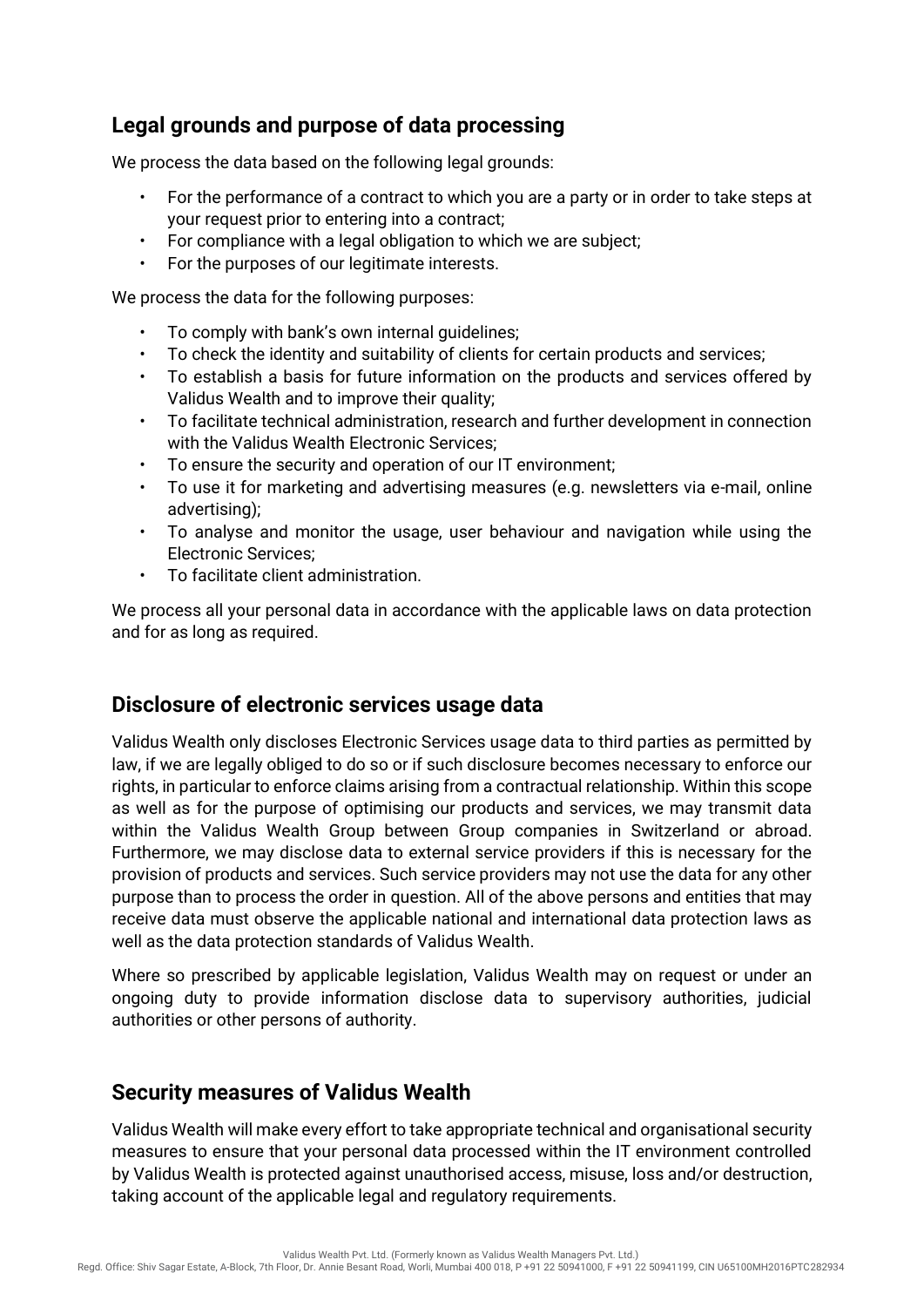Validus Wealth takes both physical and electronic process-specific security measures, including firewalls, personal passwords, and encryption and authentication technologies. Our employees and the service providers commissioned by us are bound by professional secrecy and must comply with all data protection provisions.

Additionally, access to personal data is restricted to only those employees, contractors and third parties who require this access in order to assure the purpose of data processing and the provision of products and services (need to know principle).

#### **Transmission of data via an open network**

Validus Wealth would like to draw your attention to the fact that if you use our Electronic Services via an open network, this may allow third parties (e.g. app stores, network providers or the manufacturer of your device), wherever they are located, to access and process your data. Open networks are beyond Validus Wealth's control and can therefore not be regarded as a secure environment. Any transmission of data via such open network cannot be guaranteed to be secure or error-free as data may be intercepted, amended, corrupted, lost, destroyed, arrive late or incomplete, contain viruses or may be monitored. In particular, data sent via an open network may leave the country – even where both sender and recipient are in the same country  $-$  and may be transmitted to and potentially processed in third-party countries, where data protection requirements may be lower than in your country of residence.

Where data is transmitted via an open network, we cannot be held responsible for the protection of this data and we accept no responsibility or liability for the security of your data during transmission. We, therefore, recommend avoiding the transmission of any confidential information via open networks.

### **Cookies**

The Validus Wealth Electronic Services use cookies for statistical purposes as a tool for our web developers and to improve the user experience. Cookies are small files which are stored on your electronic device to keep track of your visit to the Electronic Services and your preferences; as you move between pages, and sometimes to save settings between visits. Cookies help the builders of Electronic Services gather statistics about how often people visit certain areas of the site, and help in tailoring Electronic Services to be more useful and userfriendly.

Please note that most web browsers accept cookies automatically. You can configure your browser to not save any or only certain cookies on your electronic device or to always display a warning before receiving a new cookie. Deactivating cookies can, however, prevent you from using certain functions on our Electronic Services.

Please click here to let us know how we can use cookies. You can withdraw your consent at any time. These settings do not apply to Validus Wealth mobile applications.

Remark: For some Electronic Services, cookies are only persistent during user session and will be deleted after the session is terminated.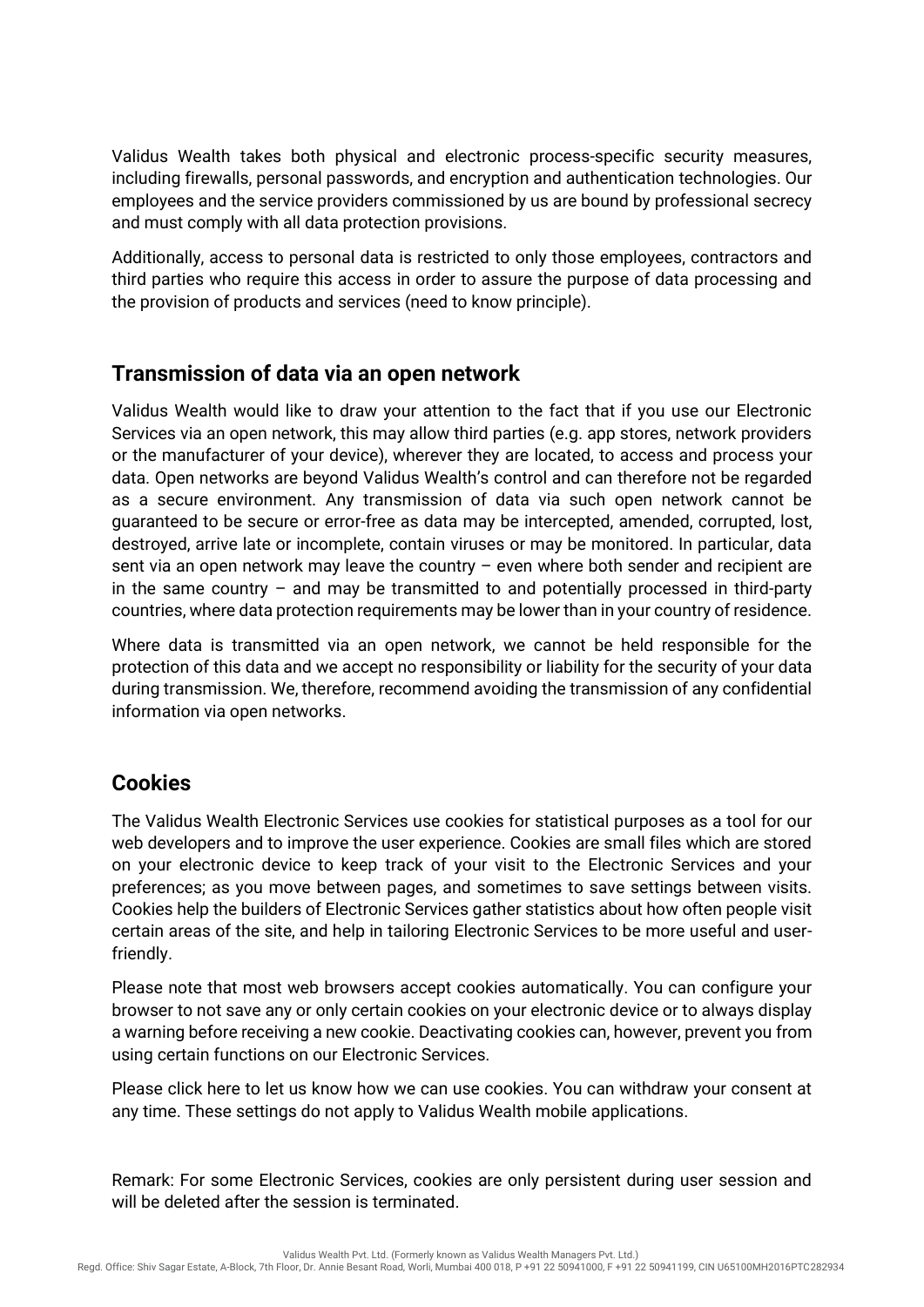# **Analysis tools**

We use various analysis tools from third parties such as Google Analytics for the purpose of reporting for Electronic Services. This involves the creation of pseudo-anonymised data and use of cookies to help analyse how users use our Electronic Services. The information about your use generated by these cookies, such as the

- host name of the accessing electronic device (masked IP address)
- type/version of browser used
- operating system
- referrer URL (website from which visitors are redirected to the Validus Wealth Electronic Services by clicking a link)
- date and time of server request
- device-specific information

may be transmitted to third party servers located in countries outside of the European Union and is used for analysis purposes.

Please click here to let us know how we can use cookies. You can withdraw your consent at any time. These settings do not apply to Validus Wealth mobile applications.

Please refer to the previous section, "Cookies", for information on deleting cookies.

#### **Links**

The Validus Wealth Electronic Services may contain links to third-party Electronic Services that are not operated or monitored by us. Please be aware that such third-party Electronic Services are not bound by this Privacy Policy and that we are not responsible for their content or their principles regarding the handling of personal data. We therefore recommend consulting and checking the individual privacy policies or terms of use of third-party Electronic Services.

# **Data subject rights**

According to applicable data protection laws and regulations, you may have the following rights:

- requesting information on personal data that we hold about you,
- demanding that the information be rectified should it be incorrect,
- asking that your data be deleted if the Bank is not permitted or is not legally obliged to retain the data,
- demanding that the processing of your data be restricted,
- objecting to the processing by us,
- transferred in a generally useable, machine-readable, and standardised format.

You also have a right of appeal (as far as this affects you) to the respective Data Protection Supervisory Authority.